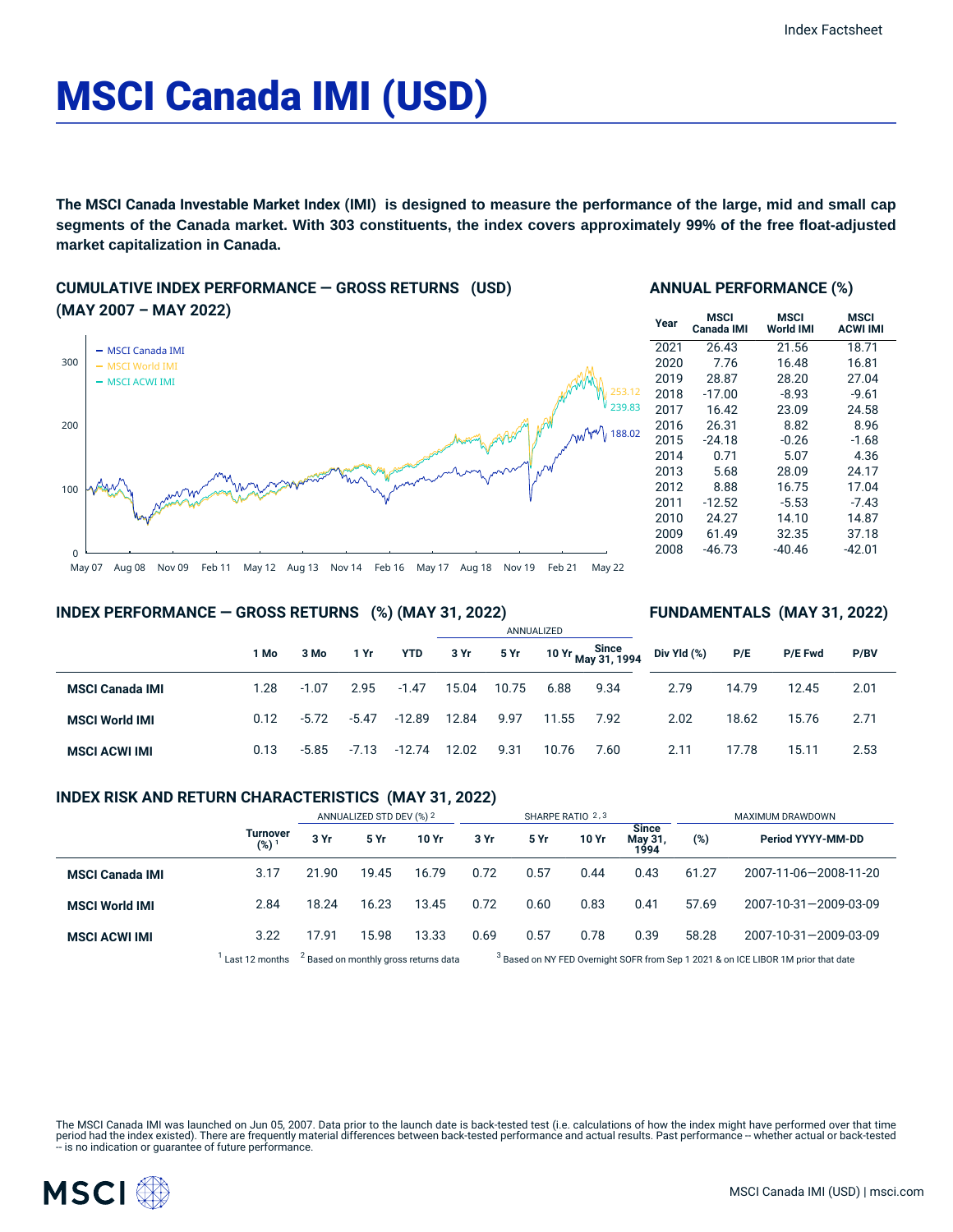#### **INDEX CHARACTERISTICS**

|                     | <b>MSCI Canada IMI</b>        |                               | <b>Float Adi Mkt</b>  | Index     | <b>Sector</b>     |
|---------------------|-------------------------------|-------------------------------|-----------------------|-----------|-------------------|
| Number of           | 303                           |                               | Cap<br>(USD Billions) | $Wt.$ (%) |                   |
| <b>Constituents</b> |                               | ROYAL BANK OF CANADA          | 148.91                | 6.52      | <b>Financials</b> |
|                     | <b>Mkt Cap (USD Millions)</b> | TORONTO-DOMINION BANK         | 139.28                | 6.10      | <b>Financials</b> |
| <b>Index</b>        | 2,284,609.67                  | <b>ENBRIDGE</b>               | 93.59                 | 4.10      | Energy            |
| Largest             | 148.914.88                    | <b>BANK NOVA SCOTIA</b>       | 82.41                 | 3.61      | <b>Financials</b> |
| <b>Smallest</b>     | 38.38                         | CANADIAN NATL RAILWAY         | 80.42                 | 3.52      | Industrials       |
| Average             | 7.539.97                      | <b>CANADIAN NAT RESOURCES</b> | 77.88                 | 3.41      | Energy            |
| <b>Median</b>       | 1,573.36                      | BROOKFIELD ASSET MAN A        | 71.37                 | 3.12      | <b>Financials</b> |
|                     |                               | <b>BANK MONTREAL</b>          | 70.37                 | 3.08      | <b>Financials</b> |
|                     |                               | <b>CP RAILWAY</b>             | 66.31                 | 2.90      | Industrials       |
|                     |                               | <b>SUNCOR ENERGY</b>          | 58.62                 | 2.57      | Energy            |
|                     |                               | Total                         | 889.17                | 38.92     |                   |

**TOP 10 CONSTITUENTS**

## **FACTORS - KEY EXPOSURES THAT DRIVE RISK AND RETURN MSCI FACTOR BOX**



#### **SECTOR WEIGHTS**



# **MSCI FaCS**



relative to a broad global index - MSCI ACWI IMI.

Neutral factor exposure (FaCS = 0) represents MSCI ACWI IMI.